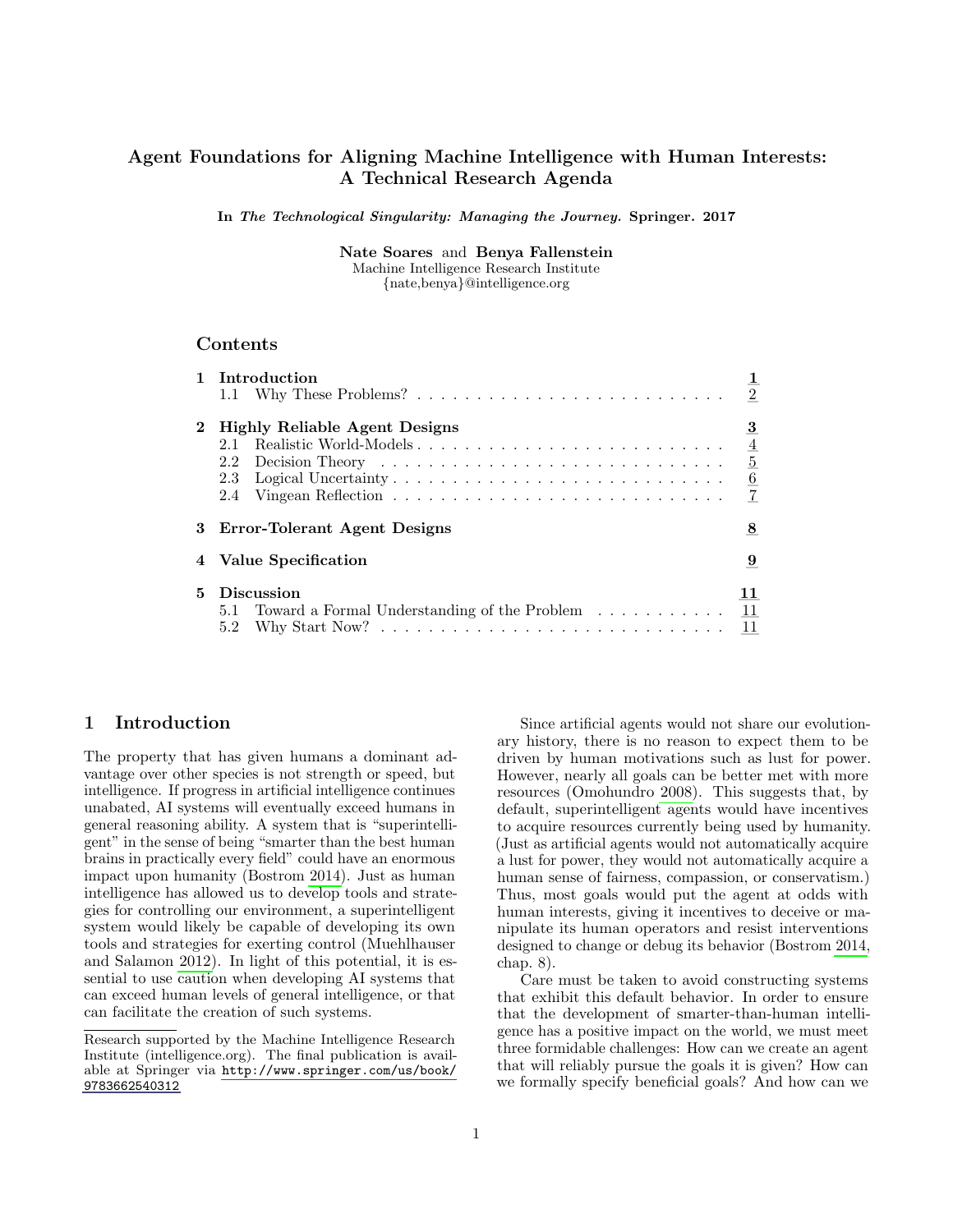ensure that this agent will assist and cooperate with its programmers as they improve its design, given that mistakes in early AI systems are inevitable?

This agenda discusses technical research that is tractable today, which the authors think will make it easier to confront these three challenges in the future. Sections [2](#page-2-0) through [4](#page-8-0) motivate and discuss six research topics that we think are relevant to these challenges.

We call a smarter-than-human system that reliably pursues beneficial goals "aligned with human interests" or simply "aligned."<sup>[1](#page-1-1)</sup> To become confident that an agent is aligned in this way, a practical implementation that merely seems to meet the challenges outlined above will not suffice. It is also important to gain a solid formal understanding of why that confidence is justified. This technical agenda argues that there is foundational research we can make progress on today that will make it easier to develop aligned systems in the future, and describes ongoing work on some of these problems.

Of the three challenges, the one giving rise to the largest number of currently tractable research questions is the challenge of finding an agent architecture that will reliably and autonomously pursue a set of objectives that is, an architecture that can at least be aligned with *some* end goal. This requires theoretical knowledge of how to design agents which reason well and behave as intended even in situations never envisioned by the programmers. The problem of highly reliable agent designs is discussed in Section [2.](#page-2-0)

The challenge of developing agent designs which are tolerant of human error also gives rise to a number of tractable problems. We expect that smarter-thanhuman systems would by default have incentives to manipulate and deceive human operators, and that special care must be taken to develop agent architectures which avert these incentives and are otherwise tolerant of programmer error. This problem and some related open questions are discussed in Section [3.](#page-7-0)

Reliable and error-tolerant agent designs are only beneficial if the resulting agent actually pursues desirable outcomes. The difficulty of concretely specifying what is meant by "beneficial behavior" implies a need for some way to construct agents that reliably learn what to value (Bostrom [2014,](#page-11-0) chap. 12). A solution to this "value learning" problem is vital; attempts to start making progress are reviewed in Section [4.](#page-8-0)

Why work on these problems now, if smarter-thanhuman AI is likely to be decades away? This question is touched upon briefly below, and is discussed further in Section [5.](#page-10-0) In short, the authors believe that there are theoretical prerequisites for designing aligned smarterthan-human systems over and above what is required to design misaligned systems. We believe that research can be done today that will make it easier to address

alignment concerns in the future.

#### <span id="page-1-0"></span>1.1 Why These Problems?

This technical agenda primarily covers topics that the authors believe are tractable, uncrowded, focused, and unable to be outsourced to forerunners of the target AI system.

By tractable problems, we mean open problems that are concrete and admit immediate progress. Significant effort will ultimately be required to align real smarterthan-human systems with beneficial values, but in the absence of working designs for smarter-than-human systems, it is difficult if not impossible to begin most of that work in advance. This agenda focuses on research that can help us gain a better understanding today of the problems faced by almost any sufficiently advanced AI system. Whether practical smarter-than-human systems arise in ten years or in one hundred years, we expect to be better able to design safe systems if we understand solutions to these problems.

This agenda further limits attention to uncrowded domains, where there is not already an abundance of research being done, and where the problems may not be solved over the course of "normal" AI research. For example, program verification techniques are absolutely crucial in the design of extremely reliable programs (Sotala and Yampolskiy [2017\)](#page-12-0), but program verification is not covered in this agenda primarily because a vibrant community is already actively studying the topic.

This agenda also restricts consideration to focused tools, ones that would be useful for designing aligned systems in particular (as opposed to intelligent systems in general). It might be possible to design generally intelligent AI systems before developing an understanding of highly reliable reasoning sufficient for constructing an aligned system. This could lead to a risky situation where powerful AI systems are built long before the tools needed to safely utilize them. Currently, significant research effort is focused on improving the capabilities of artificially intelligent systems, and comparatively little effort is focused on superintelligence alignment (Bostrom [2014,](#page-11-0) chap. 14). For that reason, this agenda focuses on research that improves our ability to design aligned systems in particular.

Lastly, we focus on research that *cannot* be safely delegated to machines. As AI algorithms come to rival humans in scientific inference and planning, new possibilities will emerge for outsourcing computer science labor to AI algorithms themselves. This is a consequence of the fact that intelligence is the technology we are designing: on the path to great intelligence, much of the work may be done by smarter-than-human systems.<sup>[2](#page-1-2)</sup>

<span id="page-1-1"></span><sup>1.</sup> A more careful wording might be "aligned with the interests of sentient beings." We would not want to benefit humans at the expense of sentient non-human animals—or (if we build them) at the expense of sentient machines.

<span id="page-1-2"></span><sup>2.</sup> Since the Dartmouth Proposal (McCarthy et al. [1955\)](#page-11-3), it has been a standard idea in AI that a sufficiently smart machine intelligence could be intelligent enough to improve itself. In 1965, I. J. Good observed that this might create a positive feedback loop leading to an "intelligence explosion" (Good [1965\)](#page-11-4). Sotala and Yampolskiy [\(2017\)](#page-12-0) and Bostrom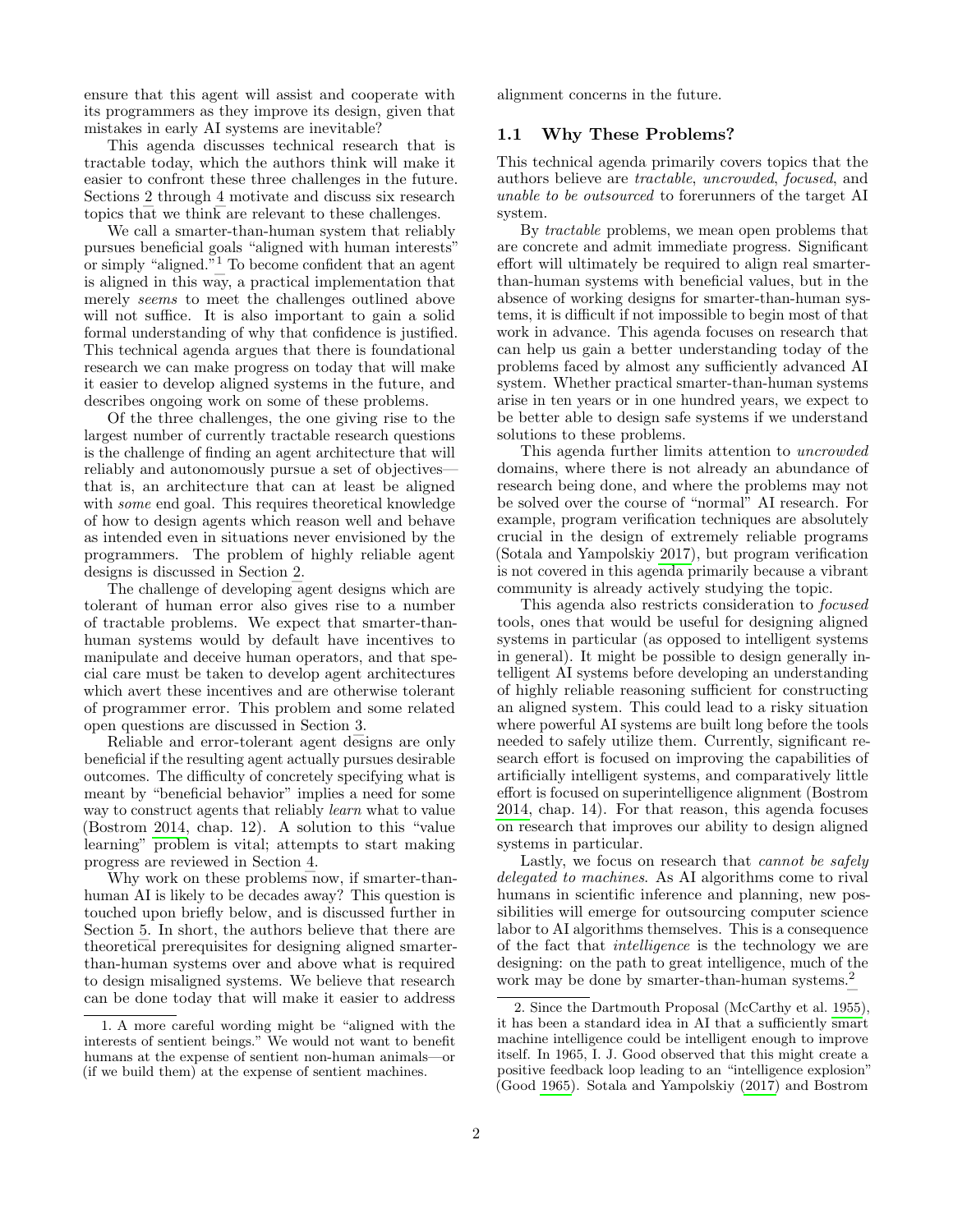As a result, the topics discussed in this agenda are ones that we believe are difficult to safely delegate to AI systems. Error-tolerant agent design is a good example: no AI problem (including the problem of error-tolerant agent design itself) can be safely delegated to a highly intelligent artificial agent that has incentives to manipulate or deceive its programmers. By contrast, a sufficiently capable automated engineer would be able to make robust contributions to computer vision or natural language processing even if its own visual or linguistic abilities were initially lacking. Most intelligent agents optimizing for some goal would also have incentives to improve their visual and linguistic abilities so as to enhance their ability to model and interact with the world.

It would be risky to delegate a crucial task before attaining a solid theoretical understanding of exactly what task is being delegated. It may be possible to use our understanding of ideal Bayesian inference to task a highly intelligent system with developing increasingly effective approximations of a Bayesian reasoner, but it would be far more difficult to delegate the task of "finding good ways to revise how confident you are about claims" to an intelligent system before gaining a solid understanding of probability theory. The theoretical understanding is useful to ensure that the right questions are being asked.

### <span id="page-2-0"></span>2 Highly Reliable Agent Designs

Bird and Layzell [\(2002\)](#page-11-5) describe a genetic algorithm which, tasked with making an oscillator, re-purposed the printed circuit board tracks on the motherboard as a makeshift radio to amplify oscillating signals from nearby computers. This is not the kind of solution the algorithm would have found if it had been simulated on a virtual circuit board possessing only the features that seemed relevant to the problem. Intelligent search processes in the real world have the ability to use resources in unexpected ways, e.g., by finding "shortcuts" or "cheats" not accounted for in a simplified model.

When constructing intelligent systems which learn and interact with all the complexities of reality, it is not sufficient to verify that the algorithm behaves well in test settings. Additional work is necessary to verify that the system will continue working as intended in application. This is especially true of systems possessing general intelligence at or above the human level: superintelligent machines might find strategies and execute plans beyond both the experience and imagination of the programmers, making the clever oscillator of Bird and Layzell look trite. At the same time, unpredictable behavior from smarter-than-human systems could cause catastrophic damage, if they are not aligned with human interests (Yudkowsky [2008\)](#page-12-1).

Because the stakes are so high, testing combined with a gut-level intuition that the system will continue to work outside the test environment is insufficient, even if the testing is extensive. It is important to also have a formal understanding of precisely why the system is expected to behave well in application.

What constitutes a formal understanding? It seems essential to us to have both (1) an understanding of precisely what problem the system is intended to solve; and (2) an understanding of precisely why this practical system is expected to solve that abstract problem. The latter must wait for the development of practical smarterthan-human systems, but the former is a theoretical research problem that we can already examine.

A full description of the problem would reveal the conceptual tools needed to understand why practical heuristics are expected to work. By analogy, consider the game of chess. Before designing practical chess algorithms, it is necessary to possess not only a predicate describing checkmate, but also a description of the problem in term of trees and backtracking algorithms: Trees and backtracking do not immediately yield a practical solution—building a full game tree is infeasible—but they are the conceptual tools of computer chess. It would be quite difficult to justify confidence in a chess heuristic before understanding trees and backtracking.

While these conceptual tools may seem obvious in hindsight, they were not clear to foresight. Consider the famous essay by Edgar Allen Poe about Maelzel's Mechanical Turk (Poe [1836\)](#page-12-2). It is in many ways remarkably sophisticated: Poe compares the Turk to "the calculating machine of Mr. Babbage" and then remarks on how the two systems cannot be of the same kind, since in Babbage's algebraical problems each step follows of necessity, and so can be represented by mechanical gears making deterministic motions; while in a chess game, no move follows with necessity from the position of the board, and even if our own move followed with necessity, the opponent's would not. And so (argues Poe) we can see that chess cannot possibly be played by mere mechanisms, only by thinking beings. From Poe's state of knowledge, Shannon's (1950) description of an idealized solution in terms of backtracking and trees constitutes a great insight. Our task it to put theoretical foundations under the field of general intelligence, in the same sense that Shannon put theoretical foundations under the field of computer chess.

It is possible that these foundations will be developed over time, during the normal course of AI research: in the past, theory has often preceded application. But the converse is also true: in many cases, application has preceded theory. The claim of this technical agenda is that, in safety-critical applications where mistakes can put lives at risk, it is crucial that certain theoretical insights come first.

A smarter-than-human agent would be embedded within and computed by a complex universe, learning about its environment and bringing about desirable states of affairs. How is this formalized? What met-

[<sup>\(2014,</sup>](#page-11-0) chap. 4) have observed that an intelligence explosion is especially likely if the agent has the ability to acquire more hardware, improve its software, or design new hardware.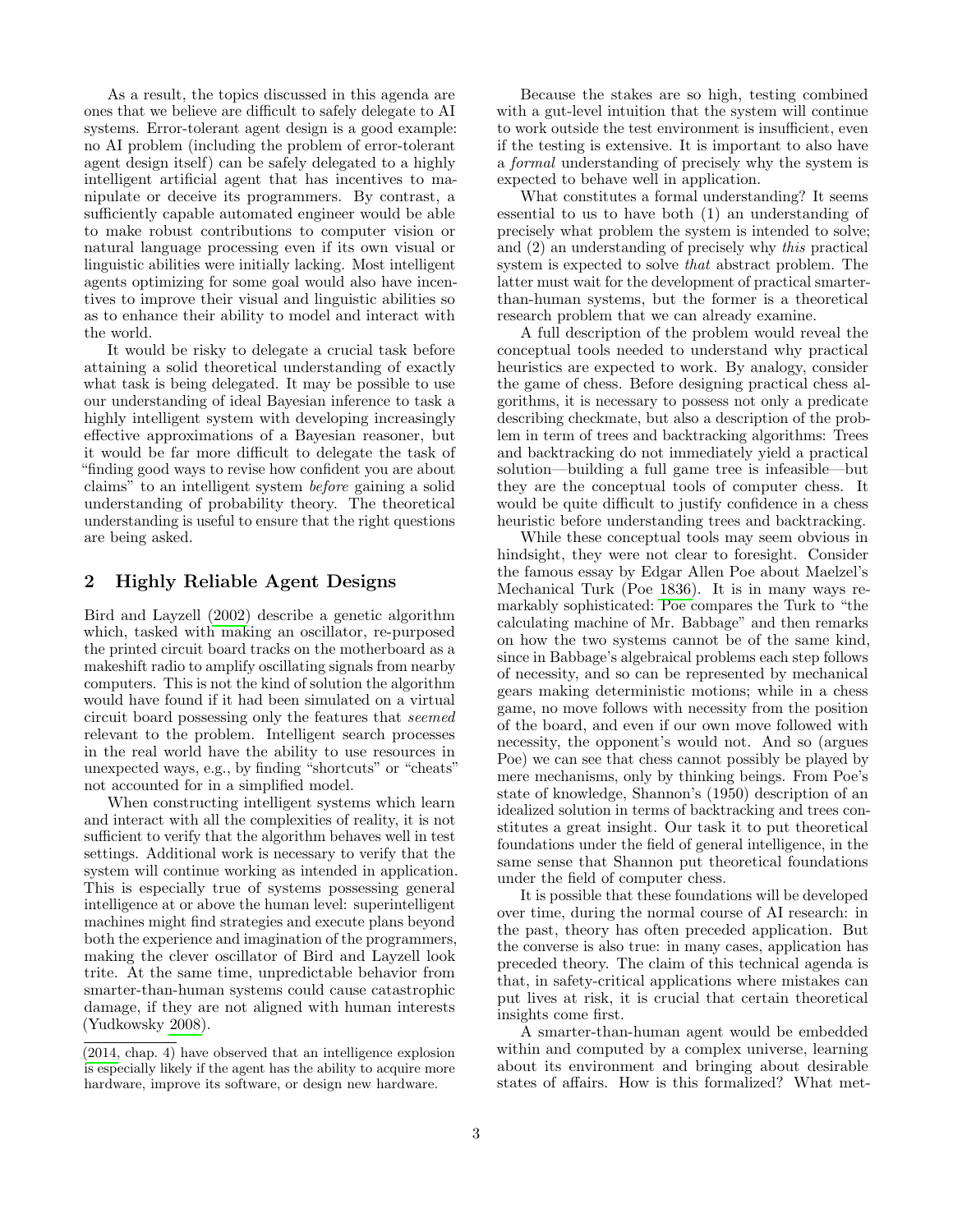ric captures the question of how well an agent would perform in the real world?[3](#page-3-1)

Not all parts of the problem must be solved in advance: the task of designing smarter, safer, more reliable systems could be delegated to early smarter-than-human systems, if the research done by those early systems can be sufficiently trusted. It is important, then, to focus research efforts particularly on parts of the problem where an increased understanding is necessary to construct a minimal reliable generally intelligent system. Moreover, it is important to focus on aspects which are currently tractable, so that progress can in fact be made today, and on issues relevant to alignment in particular, which would not otherwise be studied over the course of "normal" AI research.

In this section, we discuss four candidate topics meeting these criteria: (1) realistic world-models, the study of agents learning and pursuing goals while embedded within a physical world;  $(2)$  decision theory, the study of idealized decision-making procedures; (3) logical uncertainty, the study of reliable reasoning with bounded deductive capabilities; and (4) Vingean reflection, the study of reliable methods for reasoning about agents that are more intelligent than the reasoner. We will now discuss each of these topics in turn.

### <span id="page-3-0"></span>2.1 Realistic World-Models

Formalizing the problem of computer intelligence may seem easy in theory: encode some set of preferences as a utility function, and evaluate the expected utility that would be obtained if the agent were implemented. However, this is not a full specification: What is the set of "possible realities" used to model the world? Against what distribution over world models is the agent evaluated? How is a given world model used to score an agent? To ensure that an agent would work well in reality, it is first useful to formalize the problem faced by agents learning (and acting in) arbitrary environments.

Solomonoff [\(1964\)](#page-12-3) made an early attempt to tackle these questions by specifying an "induction problem" in which an agent must construct world models and promote correct hypotheses based on the observation of an arbitrarily complex environment, in a manner reminiscent of scientific induction. In this problem, the agent and environment are separate. The agent gets to see one bit from the environment in each turn, and must predict the bits which follow.

Solomonoff's induction problem answers all three of the above questions in a simplified setting: The set of world models is any computable environment (e.g., any Turing machine). In reality, the simplest hypothesis that predicts the data is generally correct, so agents are evaluated against a simplicity distribution. Agents are scored according to their ability to predict their next observation. These answers were insightful, and led to the development of many useful tools, including algorithmic probability and Kolmogorov complexity.

However, Solomonoff's induction problem does not fully capture the problem faced by an agent learning about an environment while embedded within it, as a subprocess. It assumes that the agent and environment are separated, save only for the observation channel. What is the analog of Solomonoff induction for agents that are embedded within their environment?

This is the question of *naturalized induction* (Bensinger 2013). Unfortunately, the insights of Unfortunately, the insights of Solomonoff do not apply in the naturalized setting. In Solomonoff's setting, where the agent and environment are separated, one can consider arbitrary Turing machines to be "possible environments." But when the agent is embedded in the environment, consideration must be restricted to environments which embed the agent. Given an algorithm, what is the set of environments which embed that algorithm? Given that set, what is the analogue of a simplicity prior which captures the fact that simpler hypotheses are more often correct?

Technical problem (Naturalized Induction). What, formally, is the induction problem faced by an intelligent agent embedded within and computed by its environment? What is the set of environments which embed the agent? What constitutes a simplicity prior over that set? How is the agent scored? For discussion, see Soares [\(2015\)](#page-12-4).

Just as a formal description of Solomonoff induction answered the above three questions in the context of an agent learning an external environment, a formal description of naturalized induction may well yield answers to those questions in the context where agents are embedded in and computed by their environment.

Of course, the problem of computer intelligence is not simply an induction problem: the agent must also interact with the environment. Hutter [\(2000\)](#page-11-8) extends Solomonoff's induction problem to an "interaction problem," in which an agent must both learn and act upon its environment. In each turn, the agent both observes one input and writes one output, and the output affects the behavior of the environment. In this problem, the agent is evaluated in terms of its ability to maximize a reward function specified in terms of inputs. While this model does not capture the difficulties faced by agents which are embedded within their environment, it does capture a large portion of the problem faced by agents interacting with arbitrarily complex environments. Indeed, the interaction problem (and AIXI [Hutter [2000\]](#page-11-8), its solution) are the basis for the "universal measure of intelligence" developed by Legg and Hutter [\(2007\)](#page-11-6).

However, even barring problems arising from the agent/environment separation, the Legg-Hutter metric

<span id="page-3-1"></span><sup>3.</sup> Legg and Hutter [\(2007\)](#page-11-6) provide a preliminary answer to this question, by defining a "universal measure of intelligence" which scores how well an agent can learn the features of an external environment and maximize a reward function. This is the type of formalization we are looking for: a scoring metric which describes how well an agent would achieve some set of goals. However, while the Legg-Hutter metric is insightful, it makes a number of simplifying assumptions, and many difficult open questions remain (Soares [2015\)](#page-12-4).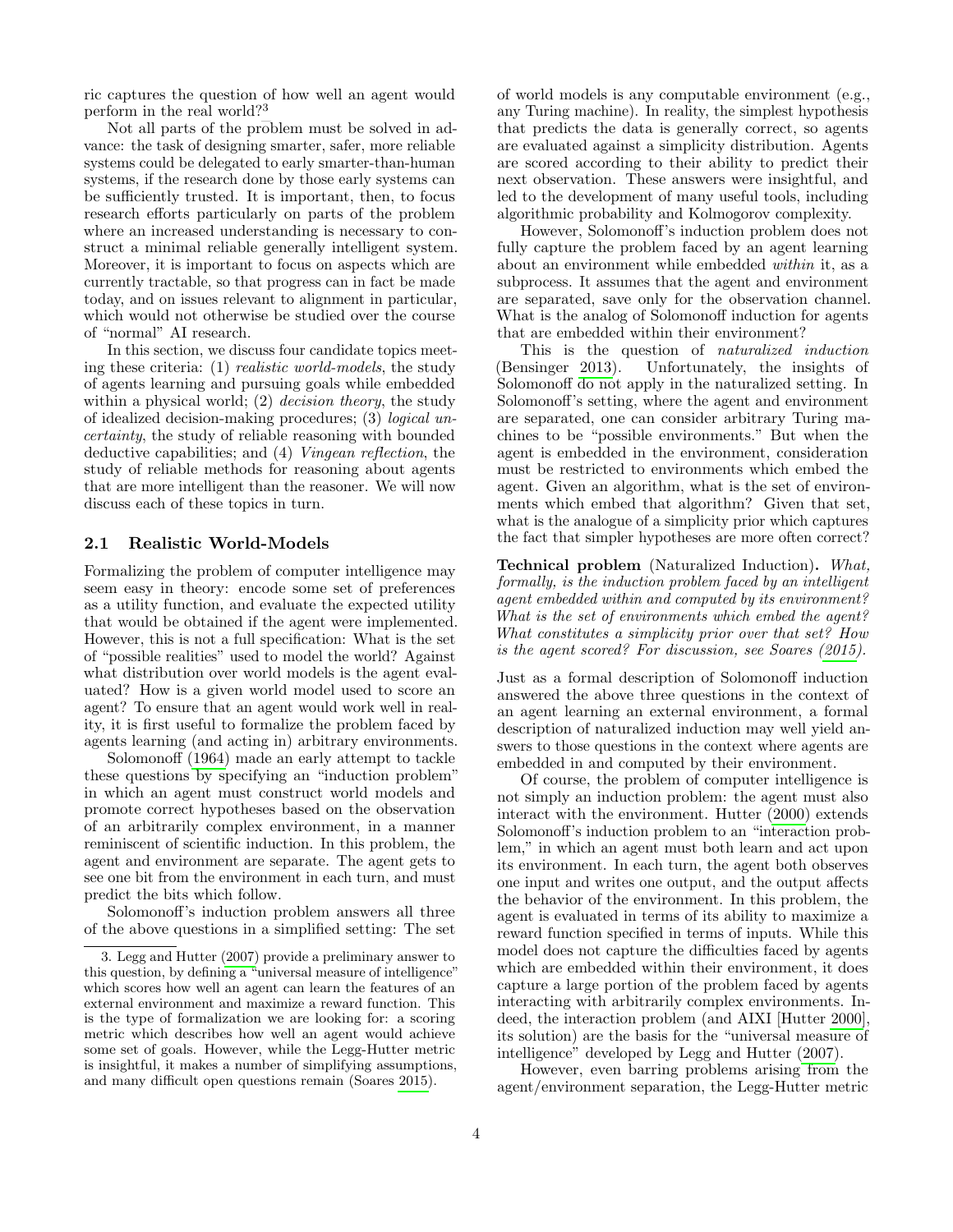does not fully characterize the problem of computer intelligence. It scores agents according to their ability to maximize a reward function specified in terms of observation. Agents scoring well by the Legg-Hutter metric are extremely effective at ensuring their observations optimize a reward function, but these high-scoring agents are likely to be the type that find clever ways to seize control of their observation channel rather than the type that identify and manipulate the features in the world that the reward function was intended to proxy for (Soares [2015\)](#page-12-4). Reinforcement learning techniques which punish the agent for attempting to take control would only incentivize the agent to deceive and mollify the programmers until it found a way to gain a decisive advantage (Bostrom [2014,](#page-11-0) chap. 8).

The Legg-Hutter metric does not characterize the question of how well an algorithm would perform if implemented in reality: to formalize that question, a scoring metric must evaluate the resulting environment histories, not just the agent's observations (Soares [2015\)](#page-12-4).

But human goals are not specified in terms of environment histories, either: they are specified in terms of high-level notions such as "money" or "flourishing humans." Leaving aside problems of philosophy, imagine rating a system according to how well it achieves a straightforward, concrete goal, such as by rating how much diamond is in an environment after the agent has acted on it, where "diamond" is specified concretely in terms of an atomic structure. Now the goals are specified in terms of atoms, and the environment histories are specified in terms of Turing machines paired with an interaction history. How is the environment history evaluated in terms of atoms? This is the ontology identification problem.

Technical problem (Ontology Identification). Given goals specified in some ontology and a world model, how can the ontology of the goals be identified in the world model? What types of world models are amenable to ontology identification? For a discussion, see Soares [\(2015\)](#page-12-4).

To evaluate world models, the world models must be evaluated in terms of the ontology of the goals. This may be difficult in cases where the ontology of the goals does not match reality: it is one thing to locate atoms in a Turing machine using an atomic model of physics, but it is another thing altogether to locate atoms in a Turing machine modeling quantum physics. De Blanc (2011) further motivates the idea that explicit mechanisms are needed to deal with changes in the ontology of the system's world model.

Agents built to solve the wrong problem—such as optimizing their observations—may well be capable of attaining superintelligence, but it is unlikely that those agents could be aligned with human interests (Bostrom [2014,](#page-11-0) chap. 12). A better understanding of naturalized induction and ontology identification is needed to fully specify the problem that intelligent agents would face when pursuing human goals while embedded within

reality, and this increased understanding could be a crucial tool when it comes to designing highly reliable agents.

#### <span id="page-4-0"></span>2.2 Decision Theory

Smarter-than-human systems must be trusted to make good decisions, but what does it mean for a decision to be "good"? Formally, given a description of an environment and an agent embedded within, how is the "best available action" identified, with respect to some set of preferences? This is the question of decision theory.

The answer may seem trivial, at least in theory: simply iterate over the agent's available actions, evaluate what would happen if the agent took that action, and then return whichever action leads to the most expected utility. But this is not a full specification: How are the "available actions" identified? How is what "would happen" defined?

The difficulty is easiest to illustrate in a deterministic setting. Consider a deterministic agent embedded in a deterministic environment. There is exactly one action that the agent will take. Given a set of actions that it "could take," it is necessary to evaluate, for each action, what would happen if the agent took that action. But the agent will not take most of those actions. How is the counterfactual environment constructed, in which a deterministic algorithm "does something" that, in the real environment, it doesn't do? Answering this question requires a theory of counterfactual reasoning, and counterfactual reasoning is not well understood.

Technical problem (Theory of Counterfactuals). What theory of counterfactual reasoning can be used to specify a procedure which always identifies the best action available to a given agent in a given environment, with respect to a given set of preferences? For discussion, see Soares and Fallenstein [\(2015b\)](#page-12-5).

Decision theory has been studied extensively by philosophers. The study goes back to Pascal, and has been picked up in modern times by Lehmann [\(1950\)](#page-11-9), Wald [\(1939\)](#page-12-6), Jeffrey [\(1983\)](#page-11-10), Joyce [\(1999\)](#page-11-11), Lewis [\(1981\)](#page-11-12), Pearl [\(2000\)](#page-12-7), and many others. However, no satisfactory method of counterfactual reasoning yet answers this particular question. To give an example of why counterfactual reasoning can be difficult, consider a deterministic agent playing against a perfect copy of itself in the classic prisoner's dilemma (Rapoport and Chammah [1965\)](#page-12-8). The opponent is guaranteed to do the same thing as the agent, but the agents are "causally separated," in that the action of one cannot physically affect the action of the other.

What is the counterfactual world in which the agent on the left cooperates? It is not sufficient to consider changing the action of the agent on the left while holding the action of the agent on the right constant, because while the two are causally disconnected, they are logically constrained to behave identically. Standard causal reasoning, which neglects these logical constraints,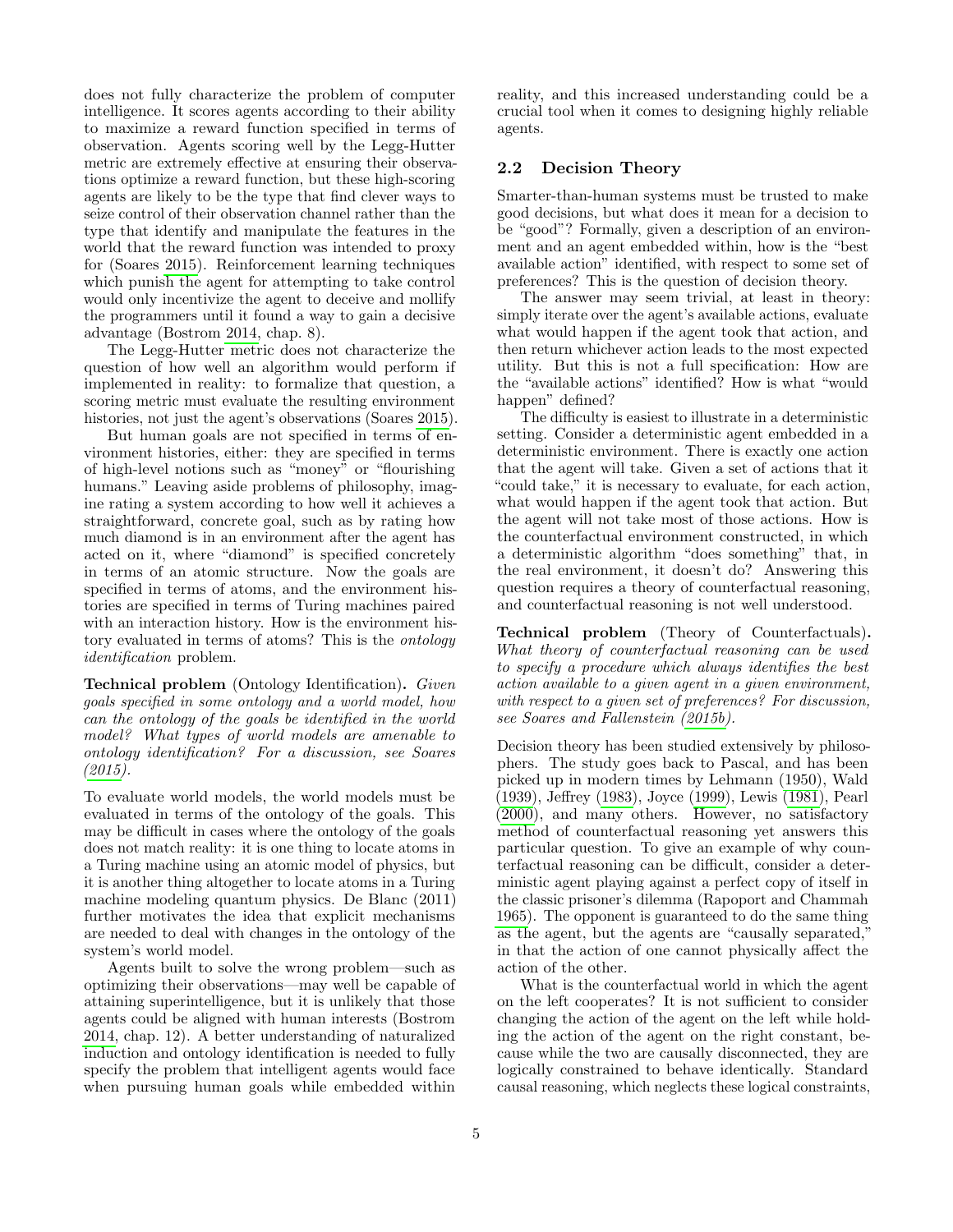misidentifies "defection" as the best strategy available to each agent even when they know they have identical source codes (Lewis [1979\)](#page-11-13).<sup>[4](#page-5-1)</sup> Satisfactory counterfactual reasoning must respect these logical constraints, but how are logical constraints formalized and identified? It is fine to say that, in the counterfactual where the agent on the left cooperates, all identical copies of it also cooperate; but what counts as an identical copy? What if the right agent runs the same algorithm written in a different programming language? What if it only does the same thing 98% of the time?

These questions are pertinent in reality: practical agents must be able to identify good actions in settings where other actors base their actions on imperfect (but well-informed) predictions of what the agent will do. Identifying the best action available to an agent requires taking the non-causal logical constraints into account. A satisfactory formalization of counterfactual reasoning requires the ability to answer questions about how other deterministic algorithms behave in the counterfactual world where the agent's deterministic algorithm does something it doesn't. However, the evaluation of "logical counterfactuals" is not yet well understood.

Technical problem (Logical Counterfactuals). Consider a counterfactual in which a given deterministic decision procedure selects a different action from the one it selects in reality. What are the implications of this counterfactual on other algorithms? Can logical counterfactuals be formalized in a satisfactory way? A method for reasoning about logical counterfactuals seems necessary in order to formalize a more general theory of counterfactuals. For a discussion, see Soares and Fallenstein [\(2015b\)](#page-12-5).

Unsatisfactory methods of counterfactual reasoning (such as the causal reasoning of Pearl [2000]) seem powerful enough to support smarter-than-human intelligent systems, but systems using those reasoning methods could systematically act in undesirable ways (even if otherwise aligned with human interests).

To construct practical heuristics that are known to make good decisions, even when acting beyond the oversight and control of humans, it is essential to understand what is meant by "good decisions." This requires a formulation which, given a description of an environment, an agent embedded in that environment, and some set of preferences, identifies the best action available to the agent. While modern methods of counterfactual reasoning do not yet allow for the specification of such a

formula, recent research has pointed the way towards some promising paths for future research.

For example, Wei Dai's "updateless decision theory" (UDT) is a new take on decision theory that systematically outperforms causal decision theory (Hintze [2014\)](#page-11-14), and two of the insights behind UDT highlight a number of tractable open problems (Soares and Fallenstein [2015b\)](#page-12-5).

Recently, Bárász et al. [\(2014\)](#page-10-3) developed a concrete model, together with a Haskell implementation, of multiagent games where agents have access to each others' source code and base their decisions on what they can prove about their opponent. They have found that it is possible for some agents to achieve robust cooperation in the one-shot prisoner's dilemma while remaining unexploitable (Bárász et al. [2014\)](#page-10-3).

These results suggest a number of new ways to approach the problem of counterfactual reasoning, and we are optimistic that continued study will prove fruitful.

### <span id="page-5-0"></span>2.3 Logical Uncertainty

Consider a reasoner encountering a black box with one input chute and two output chutes. Inside the box is a complex Rube Goldberg machine that takes an input ball and deposits it in one of the two output chutes. A probabilistic reasoner may have uncertainty about where the ball will exit, due to uncertainty about which Rube Goldberg machine is in the box. However, standard probability theory assumes that if the reasoner did know which machine the box implemented, they would know where the ball would exit: the reasoner is assumed to be logically omniscient, i.e., to know all logical consequences of any hypothesis they entertain.

By contrast, a practical bounded reasoner may be able to know exactly which Rube Goldberg machine the box implements without knowing where the ball will come out, due to the complexity of the machine. This reasoner is logically uncertain. Almost all practical reasoning is done under some form of logical uncertainty (Gaifman [2004\)](#page-11-15), and almost all reasoning done by a smarter-than-human agent must be some form of logically uncertain reasoning. Any time an agent reasons about the consequences of a plan, the effects of running a piece of software, or the implications of an observation, it must do some sort of reasoning under logical uncertainty. Indeed, the problem of an agent reasoning about an environment in which it is embedded as a subprocess is inherently a problem of reasoning under logical uncertainty.

Thus, to construct a highly reliable smarter-thanhuman system, it is vitally important to ensure that the agent's logically uncertain reasoning is reliable and trustworthy. This requires a better understanding of the theoretical underpinnings of logical uncertainty, to more fully characterize what it means for logically uncertain reasoning to be "reliable and trustworthy" (Soares and Fallenstein [2015a\)](#page-12-9).

<span id="page-5-1"></span><sup>4.</sup> As this is a multi-agent scenario, the problem of counterfactuals can also be thought of as game-theoretic. The goal is to define a procedure which reliably identifies the best available action; the label of "decision theory" is secondary. This goal subsumes both game theory and decision theory: the desired procedure must identify the best action in all settings, even when there is no clear demarcation between "agent" and "environment." Game theory informs, but does not define, this area of research.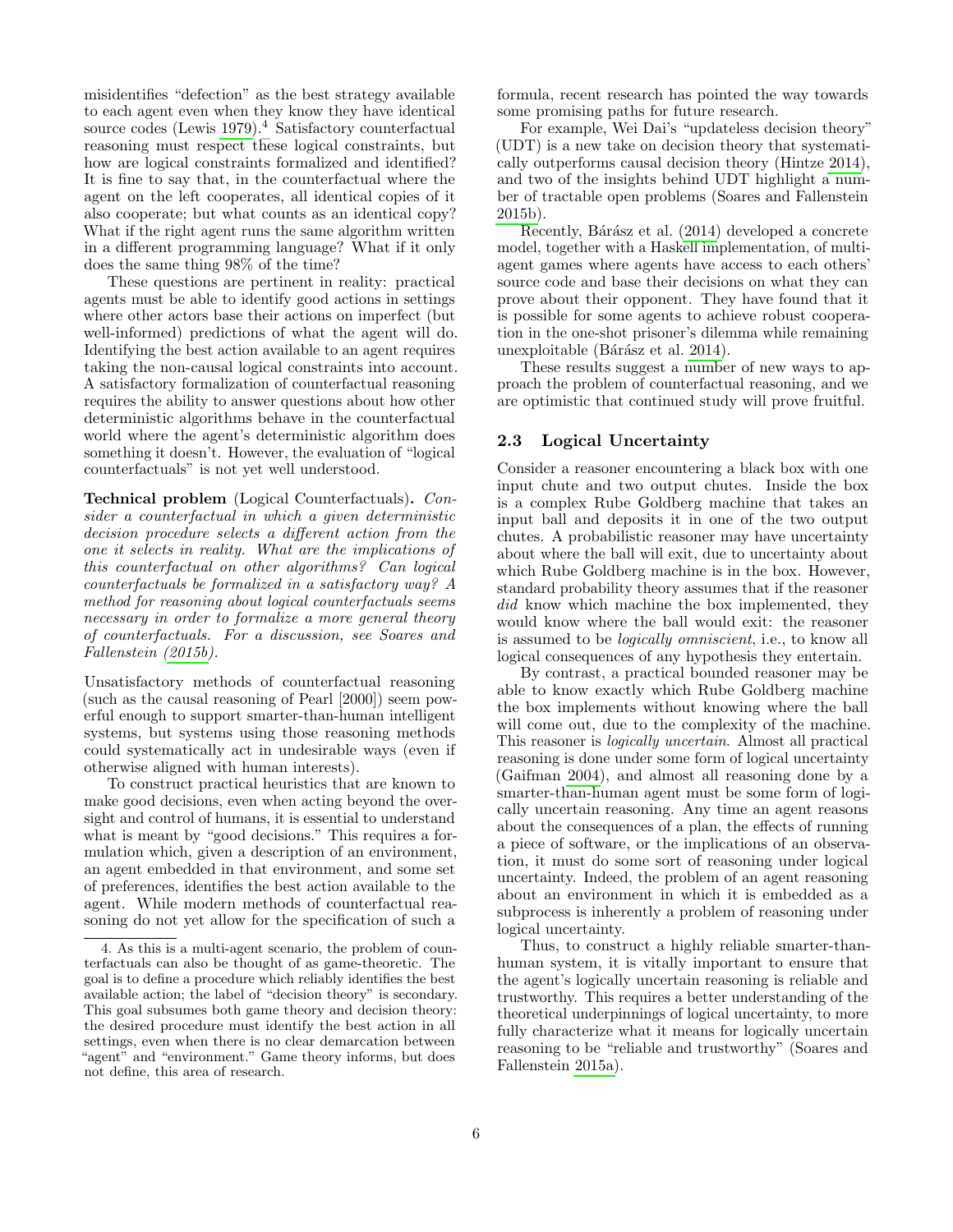It is natural to consider extending standard probability theory to include the consideration of worlds which are "logically impossible" (e.g., where a deterministic Rube Goldberg machine behaves in a way that it doesn't). This gives rise to two questions: What, precisely, are logically impossible possibilities? And, given some means of reasoning about impossible possibilities, what is a reasonable prior probability distribution over impossible possibilities?

The problem is difficult to approach in full generality, but a study of logical uncertainty in the restricted context of assigning probabilities to logical sentences goes back at least to Los  $(1955)$  and Gaifman  $(1964)$ , and has been investigated by many, including Halpern [\(2003\)](#page-11-18), Hutter et al. [\(2013\)](#page-11-19), Demski [\(2012\)](#page-11-20), Russell [\(2014\)](#page-12-10), and others. Though it isn't clear to what degree this formalism captures the kind of logically uncertain reasoning a realistic agent would use, logical sentences in, for example, the language of Peano Arithmetic are quite expressive: for example, given the Rube Goldberg machine discussed above, it is possible to form a sentence which is true if and only if the machine deposits the ball into the top chute. Thus, considering reasoners which are uncertain about logical sentences is a useful starting point. The problem of assigning probabilities to sentences of logic naturally divides itself into two parts.

First, how can probabilities consistently be assigned to sentences? An agent assigning probability 1 to short contradictions is hardly reasoning about the sentences as if they are logical sentences: some of the logical structure must be preserved. But which aspects of the logical structure? Preserving all logical implications requires that the reasoner be deductively omnipotent, as some implications  $\phi \to \psi$  may be very involved. The standard answer in the literature is that a coherent assignment of probabilities to sentences corresponds to a probability distribution over complete, consistent logical theories (Gaifman [1964;](#page-11-17) Christiano [2014a\)](#page-11-21); that is, an "impossible possibility" is any consistent assignment of truth values to all sentences. Deductively limited reasoners cannot have fully coherent distributions, but they can approximate these distributions: for a deductively limited reasoner, "impossible possibilities" can be any assignment of truth values to sentences that looks consistent so far, so long as the assignment is discarded as soon as a contradiction is introduced.

### Technical problem (Impossible Possibilities). How can deductively limited reasoners approximate reasoning according to a probability distribution over complete theories of logic? For a discussion, see Christiano [\(2014a\)](#page-11-21).

Second, what is a satisfactory prior probability distribution over logical sentences? If the system is intended to reason according to a theory at least as powerful as Peano Arithmetic (PA), then that theory will be incom-plete (Gödel, Kleene, and Rosser [1934\)](#page-11-22). What prior distribution places nonzero probability on the set of complete extensions of PA? Deductively limited agents would not be able to literally use such a prior, but if it

were computably approximable, then they could start with a rough approximation of the prior and refine it over time. Indeed, the process of refining a logical prior getting better and better probability estimates for given logical sentences—captures the whole problem of reasoning under logical uncertainty in miniature. Hutter et al. [\(2013\)](#page-11-19) have defined a desirable prior, but Sawin and Demski [\(2013\)](#page-12-11) have shown that it cannot be computably approximated. Demski [\(2012\)](#page-11-20) and Christiano [\(2014a\)](#page-11-21) have also proposed logical priors, but neither seems fully satisfactory. The specification of satisfactory logical priors is difficult in part because it is not yet clear which properties are desirable in a logical prior, nor which properties are possible.

Technical problem (Logical Priors). What is a satisfactory set of priors over logical sentences that a bounded reasoner can approximate? For a discussion, see Soares and Fallenstein [\(2015a\)](#page-12-9).

Many existing tools for studying reasoning, such as game theory, standard probability theory, and Bayesian networks, all assume that reasoners are logically omniscient. A theory of reasoning under logical uncertainty seems necessary to formalize the problem of naturalized induction, and to generate a satisfactory theory of counterfactual reasoning. If these tools are to be developed, extended, or improved, then a better understanding of logically uncertain reasoning is required.

### <span id="page-6-0"></span>2.4 Vingean Reflection

Instead of specifying superintelligent systems directly, it seems likely that humans may instead specify generally intelligent systems that go on to create or attain superintelligence. In this case, the reliability of the resulting superintelligent system depends upon the reasoning of the initial system which created it (either anew or via self-modification).

If the agent reasons reliably under logical uncertainty, then it may have a generic ability to evaluate various plans and strategies, only selecting those which seem beneficial. However, some scenarios put that logically uncertain reasoning to the test more than others. There is a qualitative difference between reasoning about simple programs and reasoning about human-level intelligent systems. For example, modern program verification techniques could be used to ensure that a "smart" military drone obeys certain rules of engagement, but it would be a different problem altogether to verify the behavior of an artificial military general which must run an entire war. A general has far more autonomy, ability to come up with clever unexpected strategies, and opportunities to impact the future than a drone.

A self-modifying agent (or any that constructs new agents more intelligent than itself) must reason about the behavior of a system that is more intelligent than the reasoner. This type of reasoning is critically important to the design of self-improving agents: if a system will attain superintelligence through self-modification, then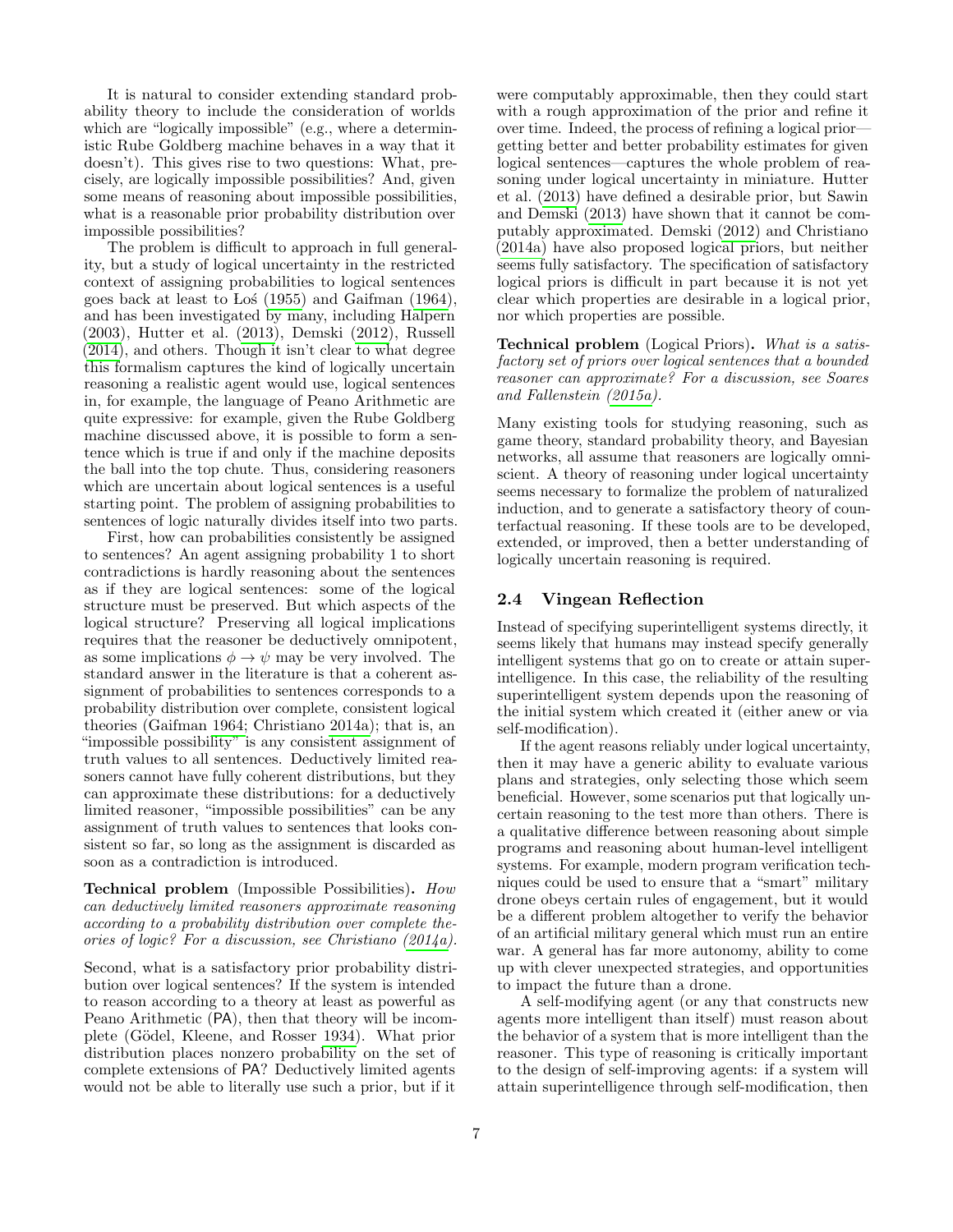the impact of the system depends entirely upon the correctness of the original agent's reasoning about its self-modifications (Fallenstein and Soares [2015\)](#page-11-23).

Before trusting a system to attain superintelligence, it seems prudent to ensure that the agent uses appro-priate caution when reasoning about successor agents.<sup>[5](#page-7-1)</sup> That is, it seems necessary to understand the mechanisms by which agents reason about smarter systems.

Naive tools for reasoning about plans including smarter agents, such as backwards induction (Ben-Porath [1997\)](#page-11-24), would have the reasoner evaluate the smarter agent by simply checking what the smarter agent would do. This does not capture the difficulty of the problem: a parent agent cannot simply check what its successor agent would do in all scenarios, for if it could, then it would already know what actions its successor will take, and the successor would not in any way be smarter.

Yudkowsky and Herreshoff [\(2013\)](#page-12-12) call this observation the "Vingean principle," after Vernor Vinge [\(1993\)](#page-12-13), who emphasized how difficult it is for humans to predict the behavior of smarter-than-human agents. Any agent reasoning about more intelligent successor agents must do so abstractly, without pre-computing all actions that the successor would take in every scenario. We refer to this kind of reasoning as Vingean reflection.

Technical problem (Vingean Reflection). How can agents reliably reason about agents which are smarter than themselves, without violating the Vingean principle? For discussion, see Fallenstein and Soares [\(2015\)](#page-11-23).

It may seem premature to worry about how agents reason about self-improvements before developing a theoretical understanding of reasoning under logical uncertainty in general. However, it seems to us that work in this area can inform understanding of what sort of logically uncertain reasoning is necessary to reliably handle Vingean reflection.

Given the high stakes when constructing systems smarter than themselves, artificial agents might use some form of extremely high-confidence reasoning to verify the safety of potentially dangerous self-modifications. When *humans* desire extremely high reliability, as is the case for (e.g.) autopilot software, we often use formal logical systems (US DoD [1985;](#page-12-14) UK MoD [1991\)](#page-12-15). Highconfidence reasoning in critical situations may require something akin to formal verification (even if *most* reasoning is done using more generic logically uncertain reasoning), and so studying Vingean reflection in the domain of formal logic seems like a good starting point.

Logical models of agents reasoning about agents that are "more intelligent," however, run into a number of

obstacles. By Gödel's second incompleteness theorem (1934), sufficiently powerful formal systems cannot rule out the possibility that they may be inconsistent. This makes it difficult for agents using formal logical reasoning to verify the reasoning of similar agents which also use formal logic for high-confidence reasoning; the first agent cannot verify that the latter agent is consistent. Roughly, it seems desirable to be able to develop agents which reason as follows:

> This smarter successor agent uses reasoning similar to mine, and my own reasoning is sound, so its reasoning is sound as well.

However, Gödel, Kleene, and Rosser [\(1934\)](#page-11-22) showed that this sort of reasoning leads to inconsistency, and these problems do in fact make Vingean reflection difficult in a logical setting (Fallenstein and Soares [2015;](#page-11-23) Yudkowsky [2013\)](#page-12-16).

Technical problem (Löbian Obstacle). How can agents gain very high confidence in agents that use similar reasoning systems, while avoiding paradoxes of selfreference? For discussion, see Fallenstein and Soares [\(2015\)](#page-11-23).

These results may seem like artifacts of models rooted in formal logic, and may seem irrelevant given that practical agents must eventually use logical uncertainty rather than formal logic to reason about smarter successors. However, it has been shown that many of the Gödelian obstacles carry over into early probabilistic logics in a straightforward way, and some results have already been shown to apply in the domain of logical uncertainty (Fallenstein [2014\)](#page-11-25).

Studying toy models in this formal logical setting has led to partial solutions (Fallenstein and Soares [2014\)](#page-11-26). Recent work has pushed these models towards probabilistic settings (Fallenstein and Soares [2014;](#page-11-26) Yudkowsky [2014;](#page-12-17) Soares [2014\)](#page-12-18). Further research may continue driving the development of methods for reasoning under logical uncertainty which can handle Vingean reflection in a reliable way (Fallenstein and Soares [2015\)](#page-11-23).

## <span id="page-7-0"></span>3 Error-Tolerant Agent Designs

Incorrectly specified superintelligent agents could be dangerous (Yudkowsky [2008\)](#page-12-1). Correcting a modern AI system involves simply shutting the system down and modifying its source code. Modifying a smarterthan-human system may prove more difficult: a system attaining superintelligence could acquire new hardware, alter its software, create subagents, and take other actions that would leave the original programmers with only dubious control over the agent. This is especially true if the agent has incentives to resist modification or shutdown. If intelligent systems are to be safe, they must be constructed in such a way that they are amenable to correction, even if they have the ability to prevent or avoid correction.

<span id="page-7-1"></span><sup>5.</sup> Of course, if an agent reasons perfectly under logical uncertainty, it would also reason well about the construction of successor agents. However, given the fallibility of human reasoning and the fact that this path is critically important, it seems prudent to verify the agent's reasoning methods in this scenario specifically.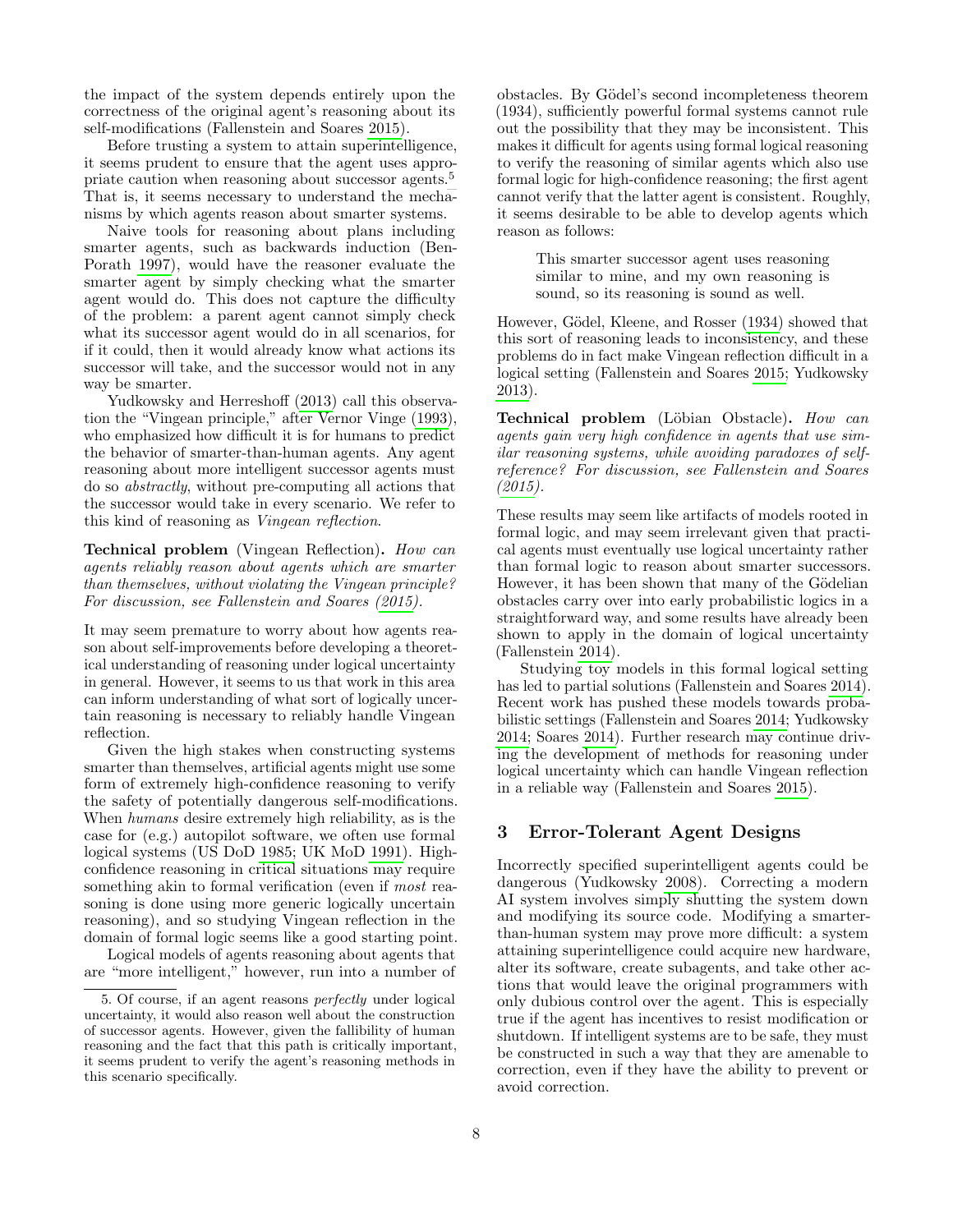This does not come for free: by default, agents have incentives to preserve their own preferences, even if those conflict with the intentions of the programmers (Omohundro [2008;](#page-11-2) Soares and Fallenstein [2015a\)](#page-12-9). Special care is needed to specify agents that avoid the default incentives to manipulate and deceive (Bostrom [2014,](#page-11-0) chap. 8).

Restricting the actions available to a superintelligent agent may be quite difficult (Bostrom [2014,](#page-11-0) chap. 9). Intelligent optimization processes often find unexpected ways to fulfill their optimization criterion using whatever resources are at their disposal; recall the evolved oscillator of Bird and Layzell [\(2002\)](#page-11-5). Superintelligent optimization processes may well use hardware, software, and other resources in unanticipated ways, making them difficult to contain if they have incentives to escape.

We must learn how to design agents which do not have incentives to escape, manipulate, or deceive in the first place: agents which reason as if they are incomplete and potentially flawed in dangerous ways, and which are therefore amenable to online correction. Reasoning of this form is known as "corrigible reasoning."

Technical problem (Corrigibility). What sort of reasoning can reflect the fact that an agent is incomplete and potentially flawed in dangerous ways? For discussion, see Soares and Fallenstein [\(2015a\)](#page-12-9).

Naïve attempts at specifying corrigible behavior are unsatisfactory. For example, "moral uncertainty" frameworks could allow agents to learn values through observation and interaction, but would still incentivize agents to resist changes to the underlying moral uncertainty framework if it happened to be flawed. Simple "penalty terms" for manipulation and deception also seem doomed to failure: agents subject to such penalties would have incentives to resist modification while cleverly avoiding the technical definitions of "manipulation" and "deception." The goal is not to design systems that fail in their attempts to deceive the programmers; the goal is to construct reasoning methods that do not give rise to deception incentives in the first place.

A formalization of the intuitive notion of corrigibility remains elusive. Active research is currently focused on small toy problems, in the hopes that insight gained there will generalize. One such toy problem is the "shutdown problem," which involves designing a set of preferences that incentivize an agent to shut down upon the press of a button without also incentivizing the agent to either cause or prevent the pressing of that button (Soares and Fallenstein [2015a\)](#page-12-9). Stuart Armstrong's utility indifference technique (2015) provides a partial solution, but not a fully satisfactory one.

Technical problem (Utility Indifference). Can a utility function be specified such that agents maximizing that utility function switch their preferences on demand, without having incentives to cause or prevent the switching? For discussion, see Armstrong [\(2015\)](#page-10-4).

A better understanding of corrigible reasoning is essential to design agent architectures that are tolerant of human error. Other research could also prove fruitful, including research into reliable containment mechanisms. Alternatively, agent designs could somehow incentivize the agent to have a "low impact" on the world. Specifying "low impact" is trickier than it may seem: How do you tell an agent that it can't affect the physical world, given that its RAM is physical? How do you tell it that it can only use its own hardware, without allowing it to use its motherboard as a makeshift radio? How do you tell it not to cause big changes in the world when its behavior influences the actions of the programmers, who influence the world in chaotic ways?

Technical problem (Domesticity). How can an intelligent agent be safely incentivized to have a low impact? Specifying such a thing is not as easy as it seems. For a discussion, see Armstrong, Sandberg, and Bostrom [\(2012\)](#page-10-5).

Regardless of the methodology used, it is crucial to understand designs for agents that could be updated and modified during the development process, so as to ensure that the inevitable human errors do not lead to catastrophe.

# <span id="page-8-0"></span>4 Value Specification

A highly-reliable, error-tolerant agent design does not guarantee a positive impact; the effects of the system still depend upon whether it is pursuing appropriate goals.

A superintelligent system may find clever, unintended ways to achieve the specific goals that it is given. Imagine a superintelligent system designed to cure cancer which does so by stealing resources, proliferating robotic laboratories at the expense of the biosphere, and kidnapping test subjects: the intended goal may have been "cure cancer without doing anything bad," but such a goal is rooted in cultural context and shared human knowledge.

It is not sufficient to construct systems that are smart enough to figure out the intended goals. Human beings, upon learning that natural selection "intended" sex to be pleasurable only for purposes of reproduction, do not suddenly decide that contraceptives are abhorrent. While one should not anthropomorphize natural selection, humans are capable of understanding the process which created them while being completely unmotivated to alter their preferences. For similar reasons, when developing AI systems, it is not sufficient to develop a system intelligent enough to figure out the intended goals; the system must also somehow be deliberately constructed to pursue them (Bostrom [2014,](#page-11-0) chap. 8).

However, the "intentions" of the operators are a complex, vague, fuzzy, context-dependent notion (Yudkowsky [2011;](#page-12-19) cf. Sotala and Yampolskiy [2017\)](#page-12-0). Concretely writing out the full intentions of the operators in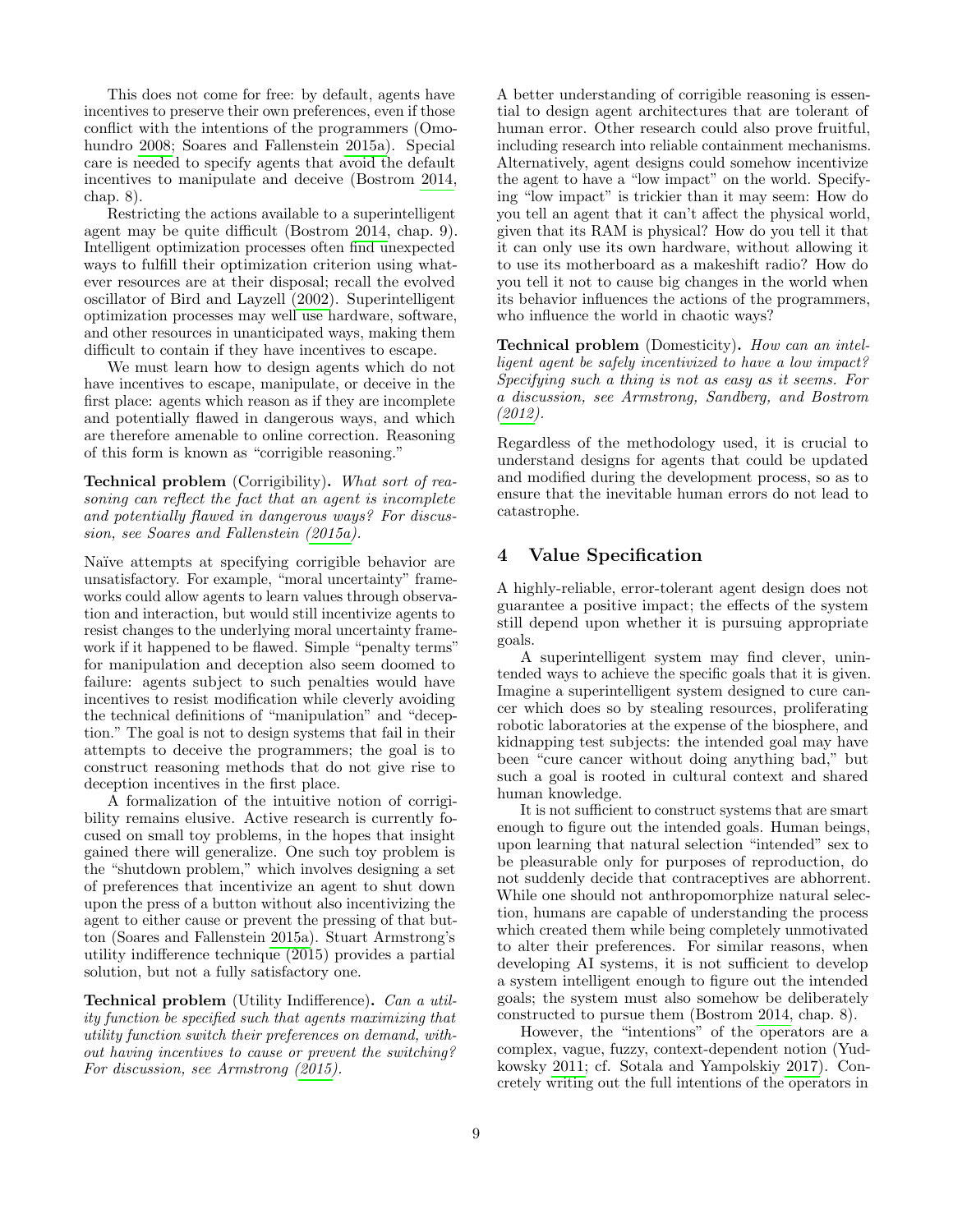a machine-readable format is implausible if not impossible, even for simple tasks. An intelligent agent must be designed to learn and act according to the preferences of its operators.[6](#page-9-0) This is the value learning problem.

Directly programming a rule which identifies cats in images is implausibly difficult, but specifying a system that inductively learns how to identify cats in images is possible. Similarly, while directly programming a rule capturing complex human intentions is implausibly difficult, intelligent agents could be constructed to inductively learn values from training data.

Inductive value learning presents unique difficulties. The goal is to develop a system which can classify potential outcomes according to their value, but what sort of training data allows this classification? The labeled data could be given in terms of the agent's world-model, but this is a brittle solution if the ontology of the worldmodel is liable to change. Alternatively, the labeled data could come in terms of observations, in which case the agent would have to first learn how the labels in the observations map onto objects in the world-model, and then learn how to classify outcomes. Designing algorithms which can do this likely requires a better understanding of methods for constructing multi-level world-models from sense data.

Technical problem (Multi-Level World-Models). How can multi-level world-models be constructed from sense data in a manner amenable to ontology identification? For a discussion, see Soares [\(2016\)](#page-12-20).

Standard problems of inductive learning arise, as well: how could a training set be constructed which allows the agent to fully learn the complexities of value? It is easy to imagine a training set which labels many observations of happy humans as "good" and many observations of needlessly suffering humans as "bad," but the simplest generalization from this data set may well be that humans value human-shaped things mimicking happy emotions: after training on this data, an agent may be inclined to construct many simple animatronics mimicking happiness. Creating a training set that covers all relevant dimensions of human value is difficult for the same reason that specifying human value directly is difficult. In order for inductive value learning to succeed, it is necessary to construct a system which identifies ambiguities in the training set—dimensions along which the training set gives no information—and queries the operators accordingly.

Technical problem (Ambiguity Identification). Given a training data set and a world model, how can dimensions which are neglected by the training data be identified? For discussion, see Soares [\(2016\)](#page-12-20).

This problem is not unique to value learning, but it is especially important for it. Research into the programmatic identification of ambiguities, and the generation of "queries" which are similar to previous training data but differ along the ambiguous axis, would assist in the development of systems which can safely perform inductive value learning.

Intuitively, an intelligent agent should be able to use some of its intelligence to assist in this process: it does not take a detailed understanding of the human psyche to deduce that humans care more about some ambiguities (are the human-shaped things actually humans?) than others (does it matter if there is a breeze?). To build a system that acts as intended, the system must model the intentions of the operators and act accordingly. This adds another layer of indirection: the system must model the operators in some way, and must extract "preferences" from the operator-model and update its preferences accordingly (in a manner robust against improvements to the model of the operator). Techniques such as inverse reinforcement learning (Ng and Russell [2000\)](#page-11-27), in which the agent assumes that the operator is maximizing some reward function specified in terms of observations, are a good start, but many questions remain unanswered.

Technical problem (Operator Modeling). By what methods can an operator be modeled in such a way that (1) a model of the operator's preferences can be extracted; and (2) the model may eventually become arbitrarily accurate and represent the operator as a subsystem embedded within the larger world? For a discussion, see Soares [\(2016\)](#page-12-20).

A system which acts as the operators intend may still have significant difficulty answering questions that the operators themselves cannot answer: imagine humans trying to design an artificial agent to do what they would want, if they were better people. How can normative uncertainty (uncertainty about moral claims) be resolved? Bostrom [\(2014,](#page-11-0) chap. 13) suggests an additional level of indirection: task the system with reasoning about what sorts of conclusions the operators would come to if they had more information and more time to think. Formalizing this is difficult, and the problems are largely still in the realm of philosophy rather than technical research. However, Christiano [\(2014b\)](#page-11-28) has sketched one possible method by which the volition of a human could be extrapolated, and Soares [\(2016\)](#page-12-20) discusses some potential pitfalls.

Philosophical problem (Normative Uncertainty). What ought one do when one is uncertain about what one ought to do? What norms govern uncertainty about nor-mative claims? For a discussion, see MacAskill [\(2014\)](#page-11-29).

Human operators with total control over a superintelligent system could give rise to a moral hazard of extraordinary proportions by putting unprecedented power into the hands of a small few (Bostrom [2014,](#page-11-0) chap. 6). The

<span id="page-9-0"></span><sup>6.</sup> Or of all humans, or of all sapient creatures, etc. There are many philosophical concerns surrounding what sort of goals are ethical when aligning a superintelligent system, but a solution to the value learning problem will be a practical necessity regardless of which philosophical view is the correct one.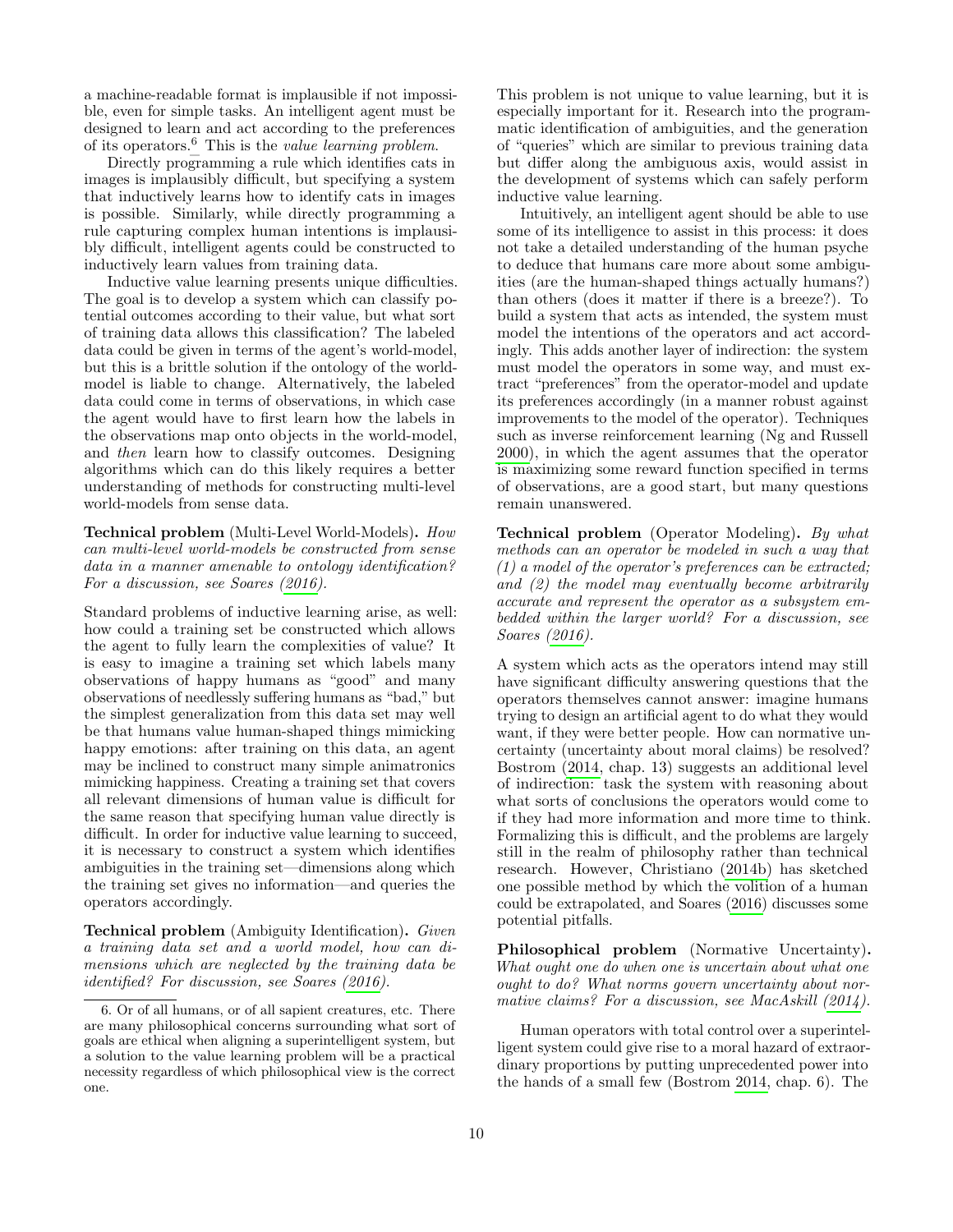extraordinary potential of superintelligence gives rise to many ethical questions. When constructing autonomous agents that will have a dominant ability to determine the future, it is important to design the agents to not only act according to the wishes of the operators, but also in others' common interest. Here we largely leave the philosophical questions aside, and remark only that those who design systems intended to surpass human intelligence will take on a responsibility of unprecedented scale.

### <span id="page-10-0"></span>5 Discussion

Sections [2](#page-2-0) through [4](#page-8-0) discussed six research topics where the authors think that further research could make it easier to develop aligned systems in the future. This section discusses reasons why we think useful progress can be made today.

### <span id="page-10-1"></span>5.1 Toward a Formal Understanding of the Problem

Are the problems discussed above tractable, uncrowded, focused, and unlikely to be solved automatically in the course of developing increasingly intelligent artificial systems?

They are certainly not very crowded. They also appear amenable to progress in the near future, though it is less clear whether they can be fully solved.

When it comes to focus, some think that problems of decision theory and logical uncertainty sound more like generic theoretical AI research than alignment-specific research. A more intuitive set of alignment problems might put greater emphasis on AI constraint (Sotala and Yampolskiy [2017\)](#page-12-0) or value learning.

Progress on the topics outlined in this agenda might indeed make it easier to design intelligent systems in general. Just as the intelligence metric of Legg and Hutter [\(2007\)](#page-11-6) lent insight into the ideal priors for agents facing Hutter's interaction problem, a full description of the naturalized induction problem could lend insight into the ideal priors for agents embedded within their universe. A satisfactory theory of logical uncertainty could lend insight into general intelligence more broadly. An ideal decision theory could reveal an ideal decisionmaking procedure for real agents to approximate.

But while these advancements may provide tools useful for designing intelligent systems in general, they would make it markedly easier to design aligned systems in particular. Developing a general theory of highly reliable decision-making, even if it is too idealized to be directly implemented, gives us the conceptual tools needed to design and evaluate safe heuristic approaches. Conversely, if we must evaluate real systems composed of practical heuristics before formalizing the theoretical problems that those heuristics are supposed to solve, then we will be forced to rely on our intuitions.

This theoretical understanding might not be developed by default. Causal counterfactual reasoning, despite being suboptimal, might be good enough to enable the construction of a smarter-than-human system. Systems built from poorly understood heuristics might be capable of creating or attaining superintelligence for reasons we don't quite understand—but it is unlikely that such systems could then be aligned with human interests.

Sometimes theory precedes application, but sometimes it does not. The goal of much of the research outlined in this agenda is to ensure, in the domain of superintelligence alignment—where the stakes are incredibly high—that theoretical understanding comes first.

#### <span id="page-10-2"></span>5.2 Why Start Now?

It may seem premature to tackle the problem of AI goal alignment now, with superintelligent systems still firmly in the domain of futurism. However, the authors think it is important to develop a formal understanding of AI alignment well in advance of making design decisions about smarter-than-human systems. By beginning our work early, we inevitably face the risk that it may turn out to be irrelevant; yet failing to make preparations at all poses substantially larger risks.

We have identified a number of unanswered foundational questions relating to the development of general intelligence, and at present it seems possible to make some promising inroads. We think that the most responsible course, then, is to begin as soon as possible.

Weld and Etzioni [\(1994\)](#page-12-21) directed a "call to arms" to computer scientists, noting that "society will reject autonomous agents unless we have some credible means of making them safe." We are concerned with the opposite problem: what if society fails to reject systems that are unsafe? What will be the consequences if someone believes a smarter-than-human system is aligned with human interests when it is not?

This is our call to arms: regardless of whether research efforts follow the path laid out in this document, significant effort must be focused on the study of superintelligence alignment as soon as possible.

### References

- <span id="page-10-4"></span>Armstrong, Stuart. 2015. "Motivated Value Selection for Artificial Agents." In 1st International Workshop on AI and Ethics at AAAI-2015. Austin, TX.
- <span id="page-10-5"></span>Armstrong, Stuart, Anders Sandberg, and Nick Bostrom. 2012. "Thinking Inside the Box: Controlling and Using an Oracle AI." Minds and Machines 22 (4): 299–324.
- <span id="page-10-3"></span>Bárász, Mihály, Patrick LaVictoire, Paul F. Christiano, Benja Fallenstein, Marcello Herreshoff, and Eliezer Yudkowsky. 2014. "Robust Cooperation in the Prisoner's Dilemma: Program Equilibrium via Provability Logic." arXiv: [1401.5577 \[cs.GT\]](http://arxiv.org/abs/1401.5577).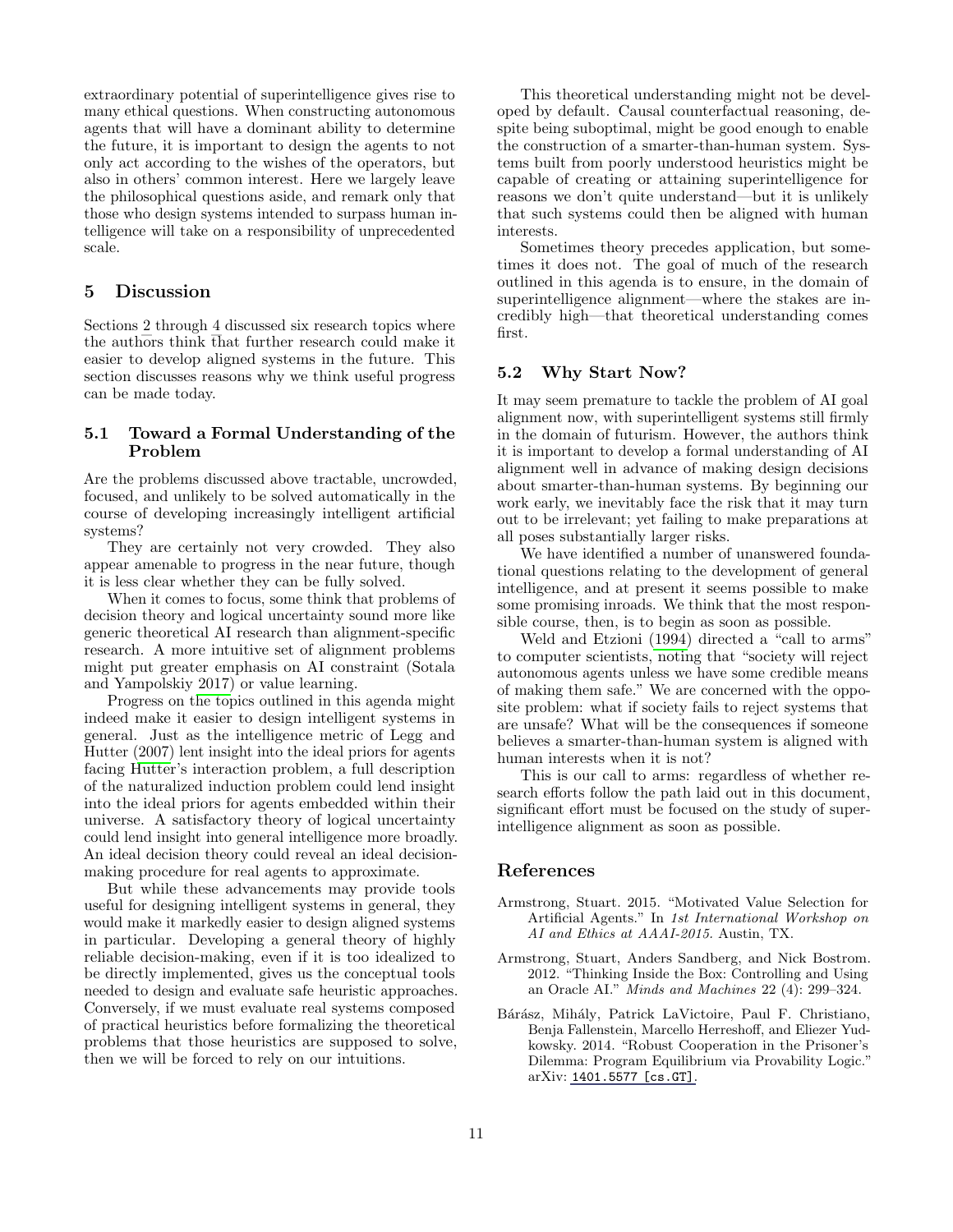- <span id="page-11-24"></span>Ben-Porath, Elchanan. 1997. "Rationality, Nash Equilibrium, and Backwards Induction in Perfect-Information Games." Review of Economic Studies 64 (1): 23–46.
- <span id="page-11-7"></span>Bensinger, Rob. 2013. "Building Phenomenological Bridges." Less Wrong (blog), December 23. [http://lesswrong.](http://lesswrong.com/lw/jd9/building_phenomenological_bridges/) [com/lw/jd9/building\\_phenomenological\\_bridges/](http://lesswrong.com/lw/jd9/building_phenomenological_bridges/).
- <span id="page-11-5"></span>Bird, Jon, and Paul Layzell. 2002. "The Evolved Radio and Its Implications for Modelling the Evolution of Novel Sensors." In Congress on Evolutionary Computation. CEC-'02, 2:1836–1841. Honolulu, HI: IEEE.
- <span id="page-11-0"></span>Bostrom, Nick. 2014. Superintelligence: Paths, Dangers, Strategies. New York: Oxford University Press.
- <span id="page-11-21"></span>Christiano, Paul. 2014a. Non-Omniscience, Probabilistic Inference, and Metamathematics. Technical report 2014–3. Berkeley, CA: Machine Intelligence Research Institute. [http://intelligence.org/files/Non-Omniscience.](http://intelligence.org/files/Non-Omniscience.pdf) [pdf](http://intelligence.org/files/Non-Omniscience.pdf).

<span id="page-11-28"></span>. 2014b. "Specifying 'enlightened judgment' precisely (reprise)." Ordinary Ideas (blog). [http://ordinaryide](http://ordinaryideas.wordpress.com/2014/08/27/specifying-enlightened-judgment-precisely-reprise/) [as.wordpress.com/2014/08/27/specifying-enlight](http://ordinaryideas.wordpress.com/2014/08/27/specifying-enlightened-judgment-precisely-reprise/) [ened-judgment-precisely-reprise/](http://ordinaryideas.wordpress.com/2014/08/27/specifying-enlightened-judgment-precisely-reprise/).

- de Blanc, Peter. 2011. "Ontological Crises in Artificial Agents' Value Systems" (May 19). arXiv: [1105.3821 \[cs.AI\]](http://arxiv.org/abs/1105.3821).
- <span id="page-11-20"></span>Demski, Abram. 2012. "Logical Prior Probability." In Artificial General Intelligence: 5th International Conference, AGI 2012, 50–59. Lecture Notes in Artificial Intelligence 7716. New York: Springer.
- <span id="page-11-25"></span>Fallenstein, Benja. 2014. Procrastination in Probabilistic Logic. Working Paper. Berkeley, CA: Machine Intelligence Research Institute. [http://intelligence.org/](http://intelligence.org/files/ProbabilisticLogicProcrastinates.pdf) [files/ProbabilisticLogicProcrastinates.pdf](http://intelligence.org/files/ProbabilisticLogicProcrastinates.pdf).
- <span id="page-11-26"></span>Fallenstein, Benja, and Nate Soares. 2014. "Problems of Self-Reference in Self-Improving Space-Time Embedded Intelligence." In Artificial General Intelligence: 7th International Conference, AGI 2014, edited by Ben Goertzel, Laurent Orseau, and Javier Snaider, 21–32. Lecture Notes in Artificial Intelligence 8598. New York: Springer.

<span id="page-11-23"></span>. 2015. Vingean Reflection: Reliable Reasoning for Self-Improving Agents. Technical report 2015–2. Berkeley, CA: Machine Intelligence Research Institute. [https://](https://intelligence.org/files/VingeanReflection.pdf) [intelligence.org/files/VingeanReflection.pdf](https://intelligence.org/files/VingeanReflection.pdf).

<span id="page-11-17"></span>Gaifman, Haim. 1964. "Concerning Measures in First Order Calculi." Israel Journal of Mathematics 2 (1): 1–18.

<span id="page-11-15"></span>. 2004. "Reasoning with Limited Resources and Assigning Probabilities to Arithmetical Statements." Synthese  $140$  (1–2): 97–119.

- <span id="page-11-22"></span>Gödel, Kurt, Stephen Cole Kleene, and John Barkley Rosser. 1934. On Undecidable Propositions of Formal Mathematical Systems. Princeton, NJ: Institute for Advanced Study.
- <span id="page-11-4"></span>Good, Irving John. 1965. "Speculations Concerning the First Ultraintelligent Machine." In Advances in Computers, edited by Franz L. Alt and Morris Rubinoff, 6:31–88. New York: Academic Press.
- <span id="page-11-18"></span>Halpern, Joseph Y. 2003. Reasoning about Uncertainty. Cambridge, MA: MIT Press.
- <span id="page-11-14"></span>Hintze, Daniel. 2014. "Problem Class Dominance in Predictive Dilemmas." PhD diss., Arizona State University. <http://hdl.handle.net/2286/R.I.23257>.
- <span id="page-11-8"></span>Hutter, Marcus. 2000. "A Theory of Universal Artificial Intelligence based on Algorithmic Complexity." arXiv: [0004001 \[cs.AI\]](http://arxiv.org/abs/0004001).
- <span id="page-11-19"></span>Hutter, Marcus, John W. Lloyd, Kee Siong Ng, and William T. B. Uther. 2013. "Probabilities on Sentences in an Expressive Logic." Journal of Applied Logic 11 (4): 386– 420.
- <span id="page-11-10"></span>Jeffrey, Richard C. 1983. The Logic of Decision. 2nd ed. Chicago: Chicago University Press.
- <span id="page-11-11"></span>Joyce, James M. 1999. The Foundations of Causal Decision Theory. Cambridge Studies in Probability, Induction and Decision Theory. New York: Cambridge University Press.
- <span id="page-11-6"></span>Legg, Shane, and Marcus Hutter. 2007. "Universal Intelligence: A Definition of Machine Intelligence." Minds and Machines 17 (4): 391–444.
- <span id="page-11-9"></span>Lehmann, E. L. 1950. "Some Principles of the Theory of Testing Hypotheses." Annals of Mathematical Statistics 21 (1): 1–26.
- <span id="page-11-13"></span>Lewis, David. 1979. "Prisoners' Dilemma is a Newcomb Problem." Philosophy & Public Affairs 8 (3): 235–240.
- <span id="page-11-12"></span>. 1981. "Causal Decision Theory." Australasian Journal of Philosophy 59 (1): 5–30.
- <span id="page-11-16"></span>Loś, Jerzy. 1955. "On the Axiomatic Treatment of Probability." Colloquium Mathematicae 3 (2): 125–137.
- <span id="page-11-29"></span>MacAskill, William. 2014. "Normative Uncertainty." PhD diss., St Anne's College, University of Oxford. [http:](http://ora.ox.ac.uk/objects/uuid:8a8b60af-47cd-4abc-9d29-400136c89c0f) [/ / ora . ox . ac . uk / objects / uuid : 8a8b60af - 47cd -](http://ora.ox.ac.uk/objects/uuid:8a8b60af-47cd-4abc-9d29-400136c89c0f) [4abc-9d29-400136c89c0f](http://ora.ox.ac.uk/objects/uuid:8a8b60af-47cd-4abc-9d29-400136c89c0f).
- <span id="page-11-3"></span>McCarthy, John, Marvin Minsky, Nathan Rochester, and Claude Shannon. 1955. A Proposal for the Dartmouth Summer Research Project on Artificial Intelligence. Stanford, CA: Formal Reasoning Group, Stanford University, August 31.
- <span id="page-11-1"></span>Muehlhauser, Luke, and Anna Salamon. 2012. "Intelligence Explosion: Evidence and Import." In Singularity Hypotheses: A Scientific and Philosophical Assessment, edited by Amnon Eden, Johnny Søraker, James H. Moor, and Eric Steinhart. The Frontiers Collection. Berlin: Springer.
- <span id="page-11-27"></span>Ng, Andrew Y., and Stuart J. Russell. 2000. "Algorithms for Inverse Reinforcement Learning." In 17th International Conference on Machine Learning (ICML-'00), edited by Pat Langley, 663–670. San Francisco: Morgan Kaufmann.
- <span id="page-11-2"></span>Omohundro, Stephen M. 2008. "The Basic AI Drives." In Artificial General Intelligence 2008: 1st AGI Conference, edited by Pei Wang, Ben Goertzel, and Stan Franklin, 483–492. Frontiers in Artificial Intelligence and Applications 171. Amsterdam: IOS.